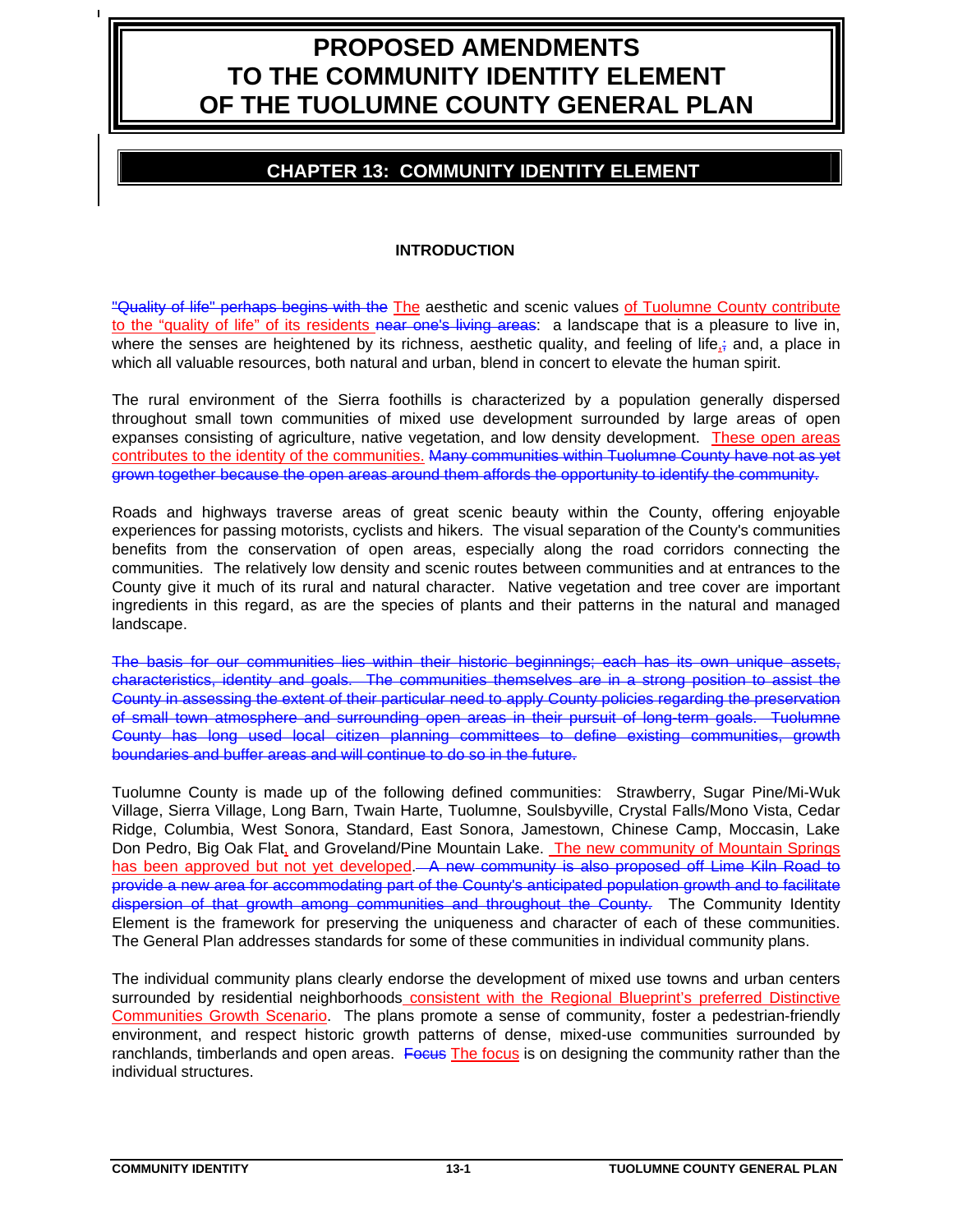It has been observed that when history and progress collide, it is a wise community that honors its heritage with good planning practices. It is the presence of the past that contributes immeasurably to community identity, rural character, cultural continuum and economic vitality in the form of tourism. It is both reassuring and invigorating to maintain this continuity with the achievements of past generations and to perpetuate them into the future.

The Community Identity Element is designed to recognize each of the County's communities and establish a blueprint for creating more liveable environments while preserving and enhancing the character and identity of each community. By doing so, future development will be guided to promote compact urban development, provide for efficient and cost-effective infrastructure, conserve resource lands, and safeguard environmentally sensitive lands.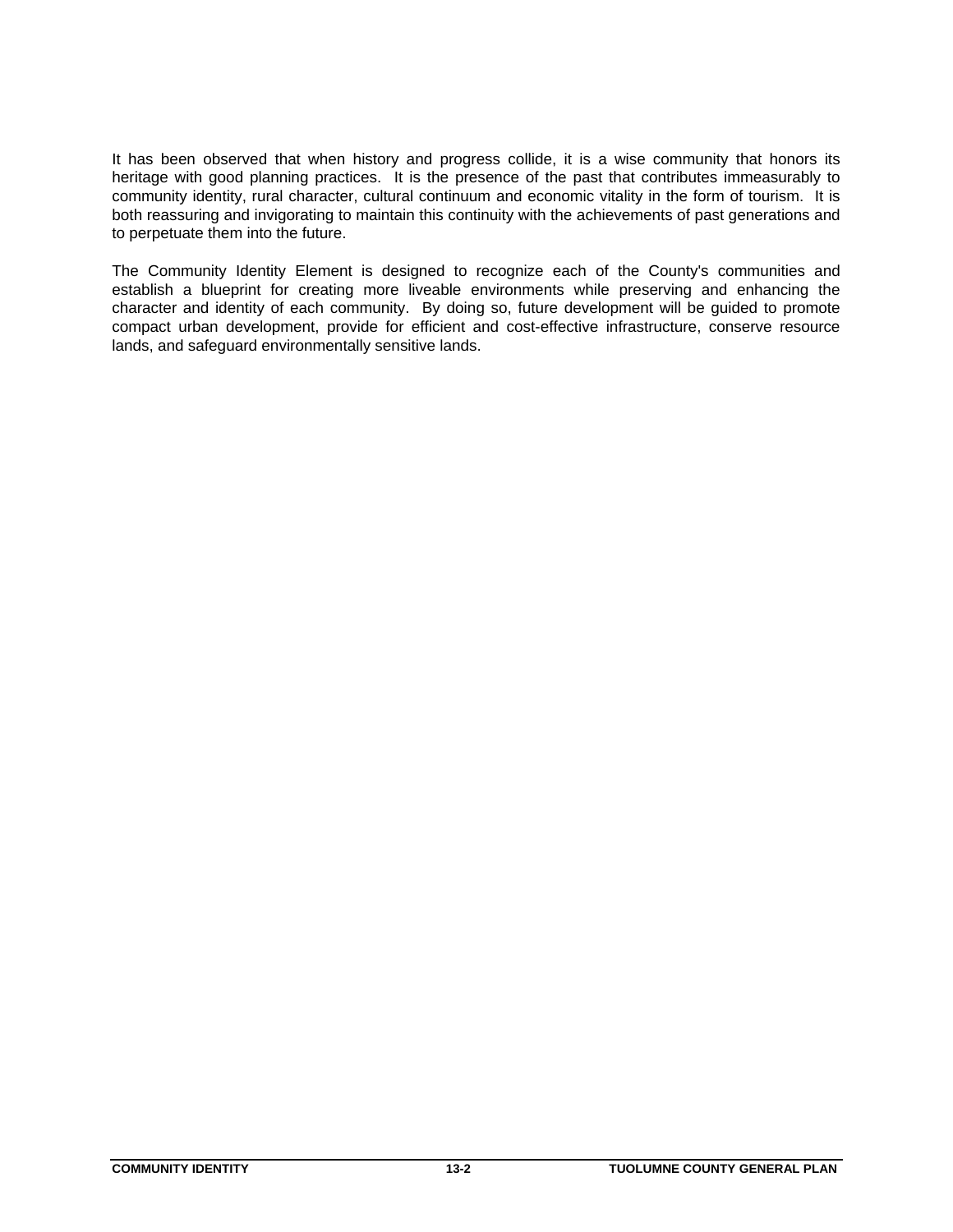#### **FIGURE 13.1**

#### **EXISTING AND PROPOSED DEFINED COMMUNITIES**

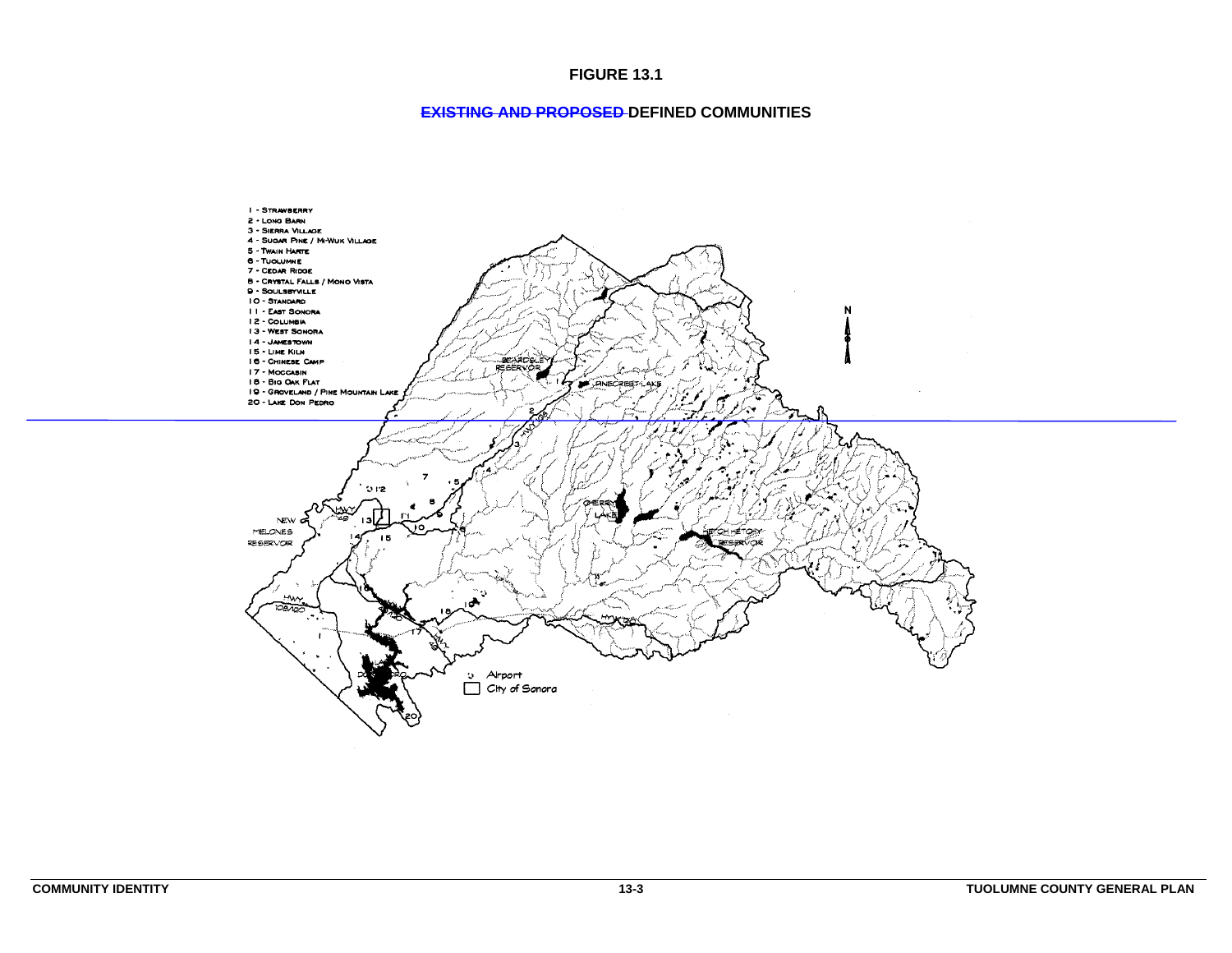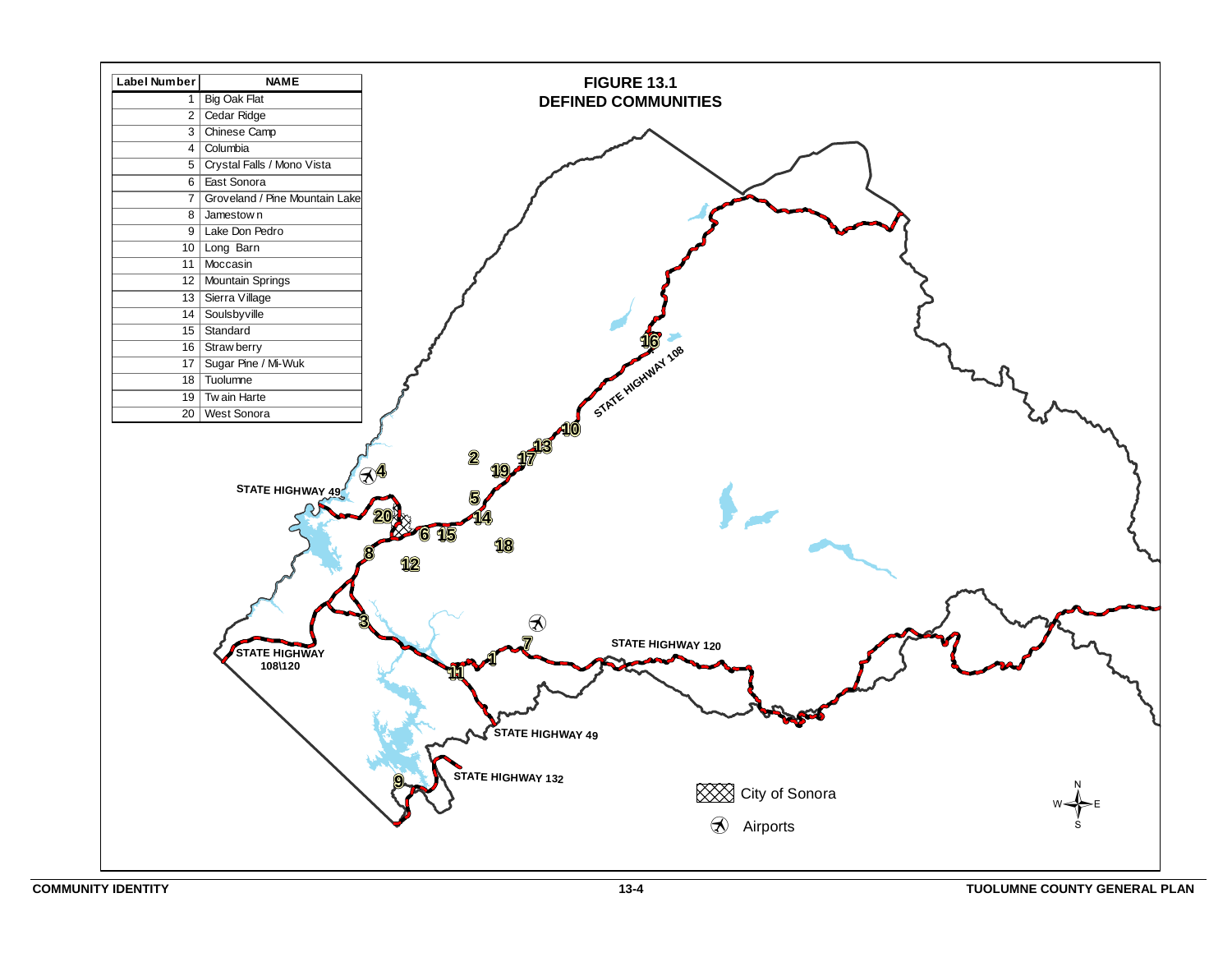# **GOALS, POLICIES AND IMPLEMENTATION PROGRAMS**

# GOAL 13.A Maintain separation of communities through the establishment of open space and **buffer areas around urbanizing areas.**

#### **Policies**

- 13.A.1 Promote the conservation of the natural scenic quality of hillsides and hilltops surrounding defined communities.
- 13.A.2 Encourage retention of features important to the context or setting of cultural resources such as mature trees, retaining walls, viewsheds, hills, bridges and old rock fences.
- 13.A.3 Maintain existing and create new buffer areas between defined communities through the use of agricultural lands, timberlands, open areas, rural density development, clustering of land uses, and recreational uses.
- 13.A.4 Discourage strip development along the County's arterials connecting communities.
- 13.A.5 Encourage the efforts of individual communities which desire to promote the compatibility of new development with the architectural types or natural setting at the entrances to and within their respective communities.
- 13.A.6 Encourage cluster development to promote the retention of open areas.
- 13.A.7 Require new development at the entrances to rural communities be designed to include elements such as signage, landscaping and appropriate architectural detailing to help establish and maintain distinct identities for such communities.
- 13.A.8 Encourage the defined communities to implement the Distinctive Communities Growth Scenario.

# **Implementation Programs**

13.A.a Conserve Scenic Hillsides and Hilltops

Encourage hillside development to be designed and located to be compatible with, rather than imposed on, the landscape and environment by minimizing the amount of grading and topographical alteration it necessitates.

13.A.b Conservation Easement

Consider providing an incentive program to encourage private landowners with visually significant property to grant or sell a conservation easement to protect the land as open areas space.

13.A.c Support Community Efforts to Retain Scenic Character

Support the efforts of individual defined communities which desire to promote the compatibility of new development with their respective characters. Support may include the formulation of design guidelines to assist developers in designing projects that reflect the architectural styles designs that characterize a given community.

13.A.d Maintain Boundaries Between Communities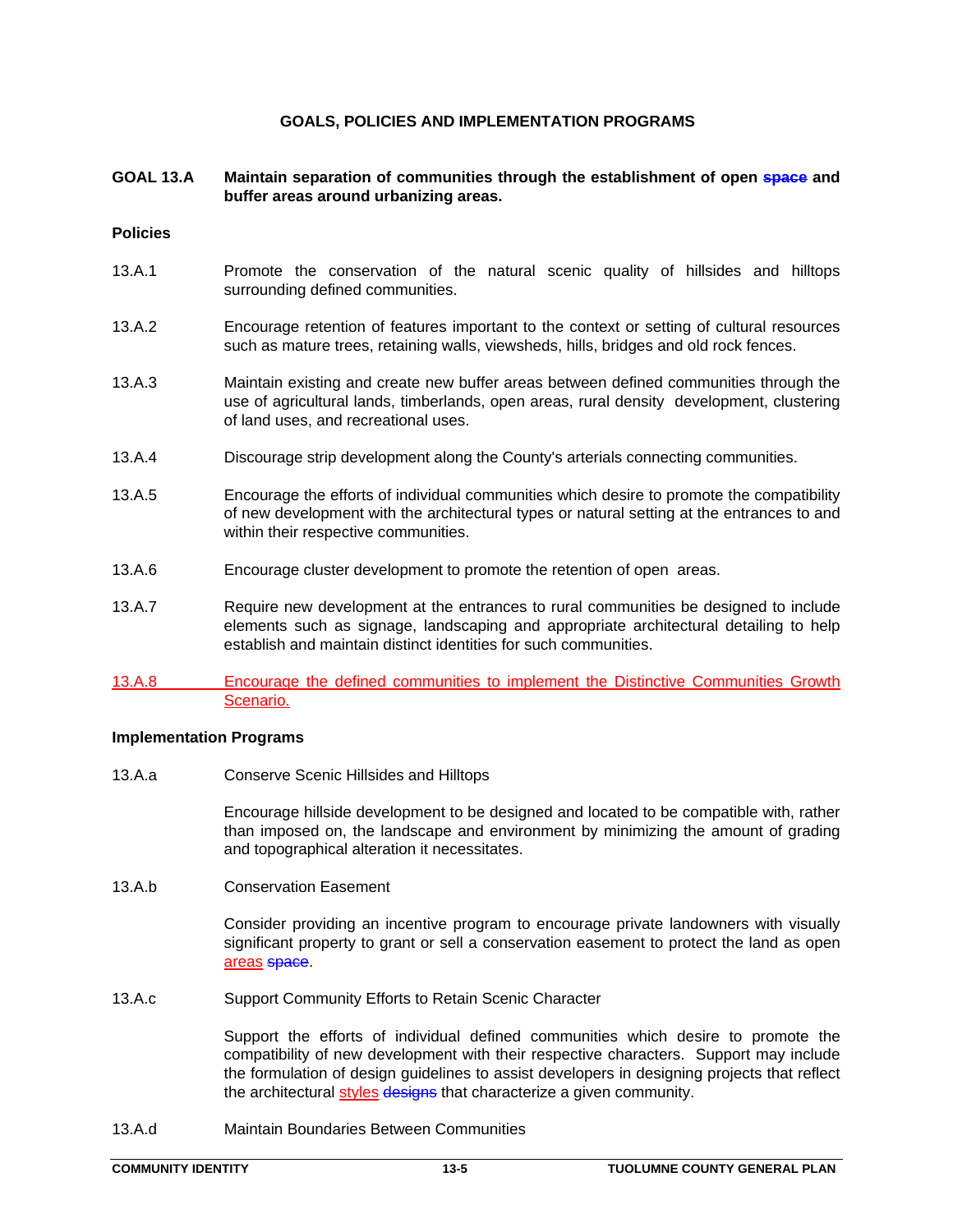Designate land between defined communities for non-urban land uses, except where there are recognized concentrations of urban uses outside of defined communities, to protect the individual character of each defined community and to maintain distinct boundaries between the communities.

13.A.e Design Considerations with Cluster Development

Utilize the Planned Unit Development (PUD) Permit process Amend the Tuolumne Gounty Ordinance Code to recognize and, where appropriate, promote cluster development through the use of acceptable design and construction standards for the creation of buffer areas and in support of compact development.

13.A.f Preserve Rural Scenic Quality

Continue to preserve the County's rural heritage and the scenic quality of the rural landscape by designating land for new urban development to within, or directly adjacent to, the defined community boundaries.

13.A.g Distinctive Communities

Maintain the integrity of separate, distinct communities and discourage inappropriately placed development between the identified community boundaries.

**GOAL 13.B Advocate the master planning of new and existing communities to direct the development of integrated communities containing housing, shops, workplaces, schools, parks and civic facilities essential to the daily life of the residents.** 

# **Policies**

- 13.B.1 Identify urban growth areas of the defined communities that will accommodate growth during the General Plan's 25-year planning period of the General Plan. Each community should be considered as an urban core, surrounded by suburban residential development with a buffer between urban and rural areas.
- 13.B.2 Require new defined communities to meet the following objectives:
	- a. Concentrate higher-density residential uses and appropriate support services in areas with access to public transportation and with adequate road access.
	- b. Support the development of integrated mixed-use areas, including residential, recreational, retail, office, open space and public uses, while making it possible to travel by transit, bicycle or foot, as well as automobile.
	- c. Provide buffers between residential and incompatible non-residential land uses.
	- d. Enhance community identity by establishing design guidelines for non-residential development, such as commercial centers.
	- e. Provide a bicycle path and pedestrian walkway network to link public facilities, housing, recreational facilities and commercial and community services.
- 13.B.3 Require new defined communities to be comprehensively planned, rather than developed on an individual property by property basis.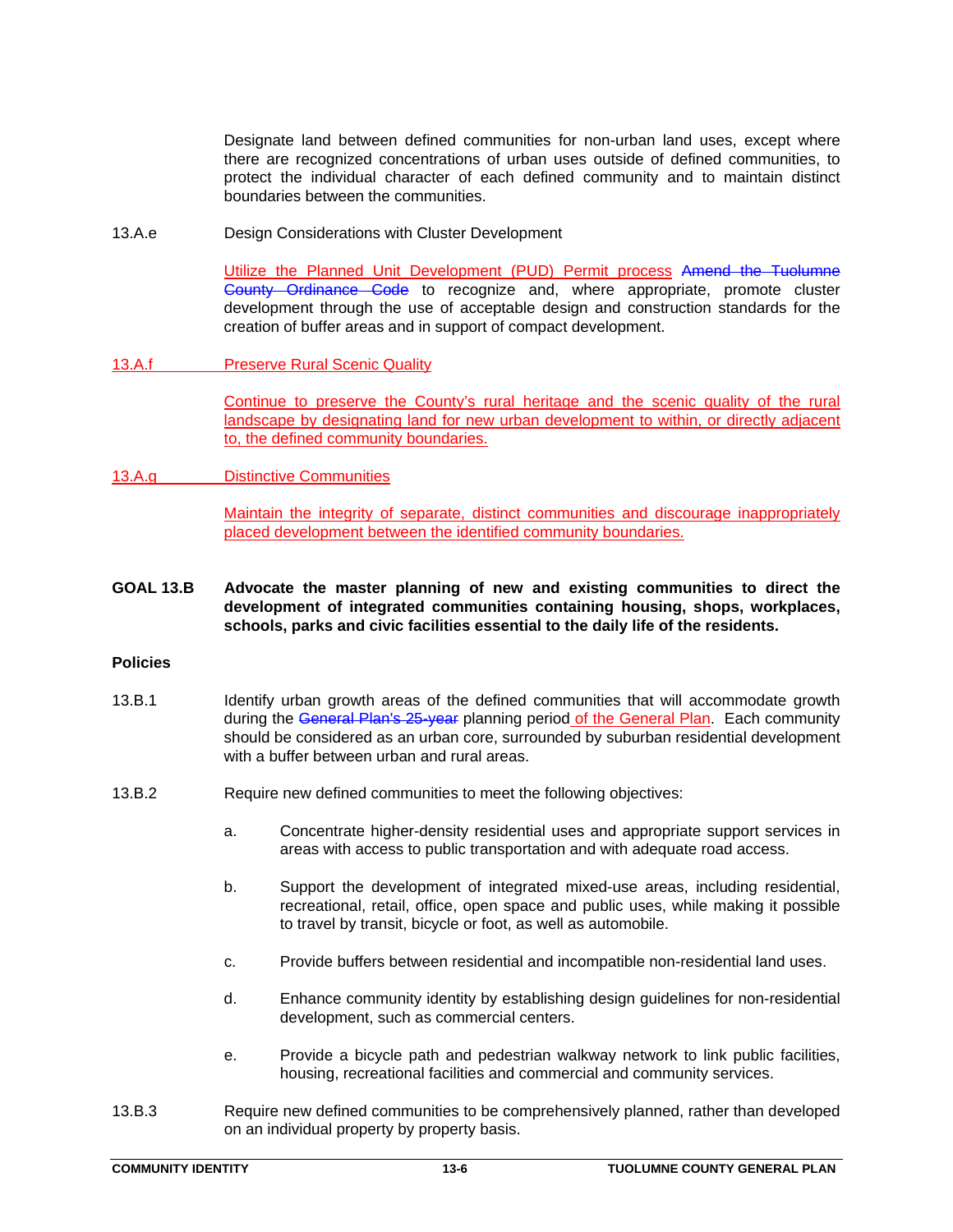- 13.B.4 Require master planned communities to provide adequate public services and infrastructure to support the community.
- 13.B.5 E Identify and encourage mixed use areas to include community focal points to serve as gathering and/or destination points. Examples of focal points include civic centers, parks, fountains, monuments and street vistas. On-site natural features, such as wetlands and streams, can also function as focal points.
- 13.B.6 Encourage the creation of specialized open areas in the form of squares, greens and parks whose frequent use is encouraged by their proximity to workplace and residential districts.
- 13.B.7 Encourage new development to be designed to be compatible with the scale and character of the area. Structures, especially those outside defined communities and urban and commercial centers, should be designed and located so that:
	- a. The structures themselves do not silhouette against the sky above ridgelines or hilltops; landscaping could be used as a buffer around the structure.
	- b. Rooflines and vertical architectural features blend with and do not detract from the natural background or ridge outline.
	- c. They fit the natural terrain.
	- d. They utilize building materials, colors and textures that blend with the natural landscape and avoid high contrasts.
- 13.B.8 Support the location of new school facilities that provide convenient and safe access for students; schools should be linked by footpaths to surrounding residential neighborhoods.
- 13.B.9 Provide each community or cluster of communities with a well defined boundary, such as rural development or agricultural activities.
- 13.B.10 Encourage and support programs and facilities that provide services to senior citizens in Tuolumne County.

# **Implementation Programs**

# 13.B.a **Growth Development Boundaries**

Designate adequate land in and around existing and new defined communities for urban land uses to provide for the growth projected by the State Department of Finance and limit the future conversion of land with non-urban designations to urban designations to parcels immediately adjacent to the urban development growth boundaries established on the General Plan land use diagrams.

13.B.b Mixed Use

Designate land for integrated mixed-use areas which may include residential, recreational, retail, office, open space and public uses to facilitate travel by transit, bicycle or foot, as well as automobile, and to promote a sense of community.

13.B.c Community Plans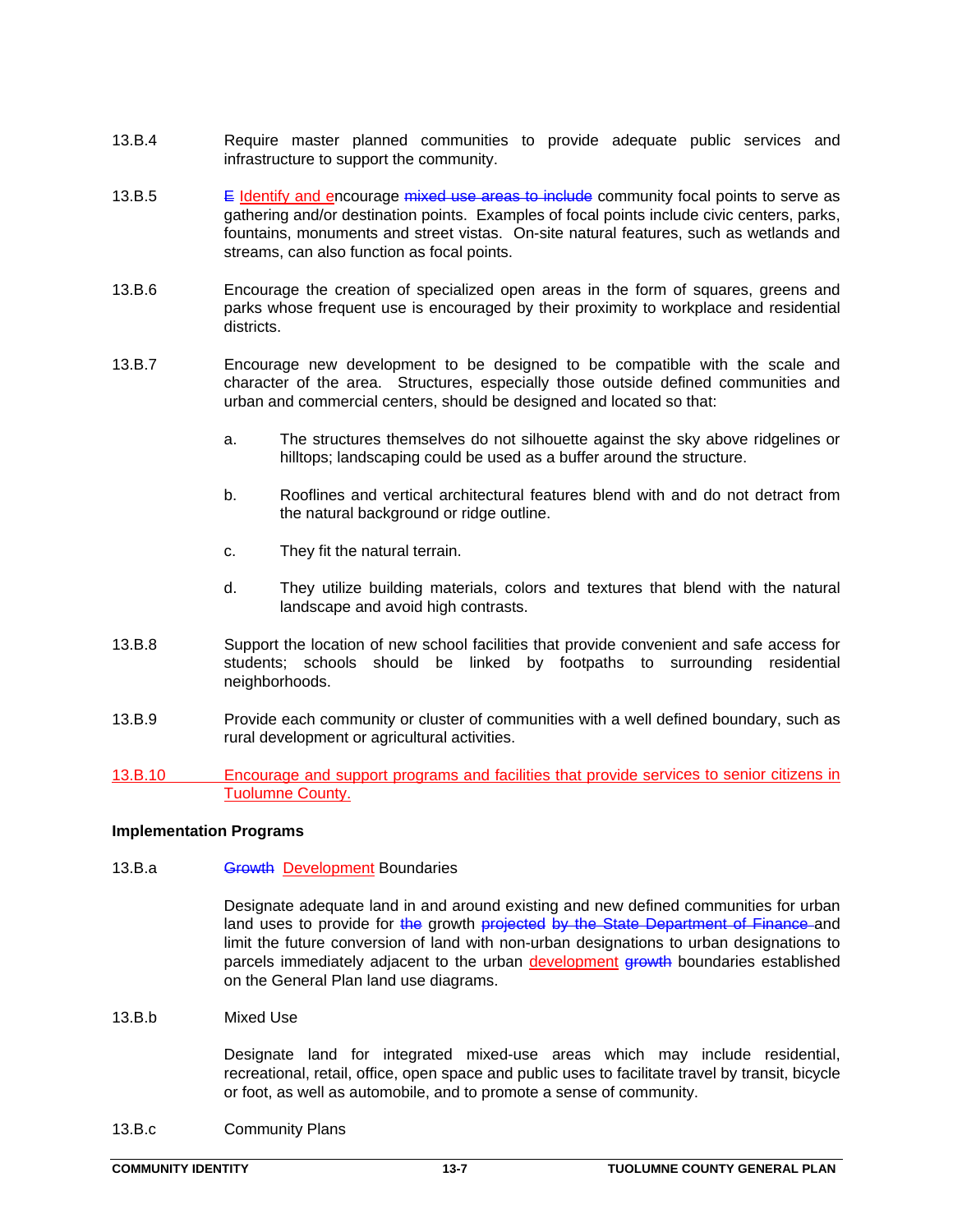Develop Community Plans for defined communities that wish to guide development activity over the General Plan's 25 year planning period which would be compatible with the cultural, historical and natural resources of the respective defined communities.

# 13.B.d Infrastructure

Establish urban boundaries within around defined communities on the General Plan maps to promote the efficient use of urban infrastructure and services. This will also serve to promote the improvement of infrastructure within the communities to meet standards for infill development, such as fire flow.

#### 13.B.e Site Design

Support the establishment of design criteria for those communities that wish to create balance for streets and structures with the community's scale and character; place neighborhood commercial centers within convenient walking distance of most neighborhood residents; utilize natural vegetation buffers and screening techniques in relationship to adjacent residential development; and provide public parks and spaces in proximity to workplace and residential neighborhoods.

#### 13.B.f Public Accessibility

Encourage, where feasible, the incorporation of publicly accessible open areas, including parks, courtyards and gardens, into public improvements and private projects. For example, private development bordering a public park should integrate with the park by providing a courtyard or garden to visually link the development to the park and provide access between the development and the park.

13.B.g Pedestrian Accessibility to Commercial Development

Designate land for neighborhood commercial development within walking distance of residential areas to encourage alternative methods of transportation and eliminate the dependence on automobile transportation.

# 13.B.h Buffers

Designate adequate areas for greenbelts comprised of non-urban land uses, open areas, parks and recreational facilities in and around defined communities to meet the needs of changing growing populations and to reflect the needs of the County's changing demographics.

13.B.i Review of Land Use Designations

Provide for periodic review of land use designations within the defined communities to ensure sufficient land is available to accommodate the expansion of community areas, including sites for affordable housing. The County will continue to work with property owners in changing land use designations to meet future needs.

# 13.B.j Senior Citizen Services

Support organizations and programs, such as the Southside Senior Services, Inc. "The Little House" in Groveland/Big Oak Flat, that provides services, such as adult health, recreation and socialization, to senior citizens in Tuolumne County.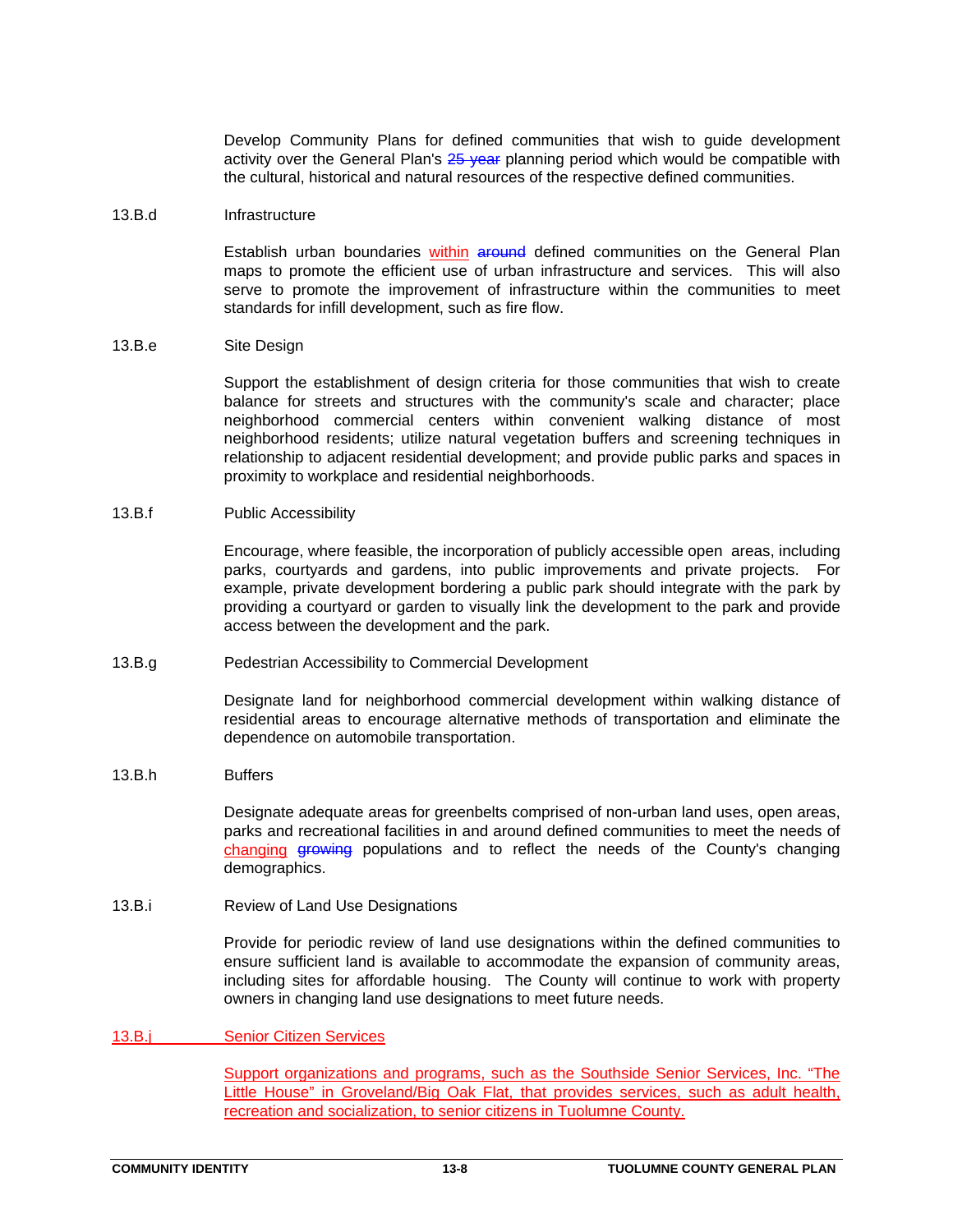# 13.B.k Communal Living for Seniors

Consider modifying the Tuolumne County Ordinance Code to allow communal living facilities for senior citizens in the Multiple-Family Residential (R-3) and Medium Density Residential (R-2) zoning districts.

**GOAL 13.C Recognize, preserve and enhance the character and identity of each of the County's individual communities with new urban development encouraged to occur within and adjacent to existing communities and in planned new communities.** 

# **Policies**

- 13.C.1 Encourage infill development within defined communities. New urban residential subdivisions should occur within, or immediately adjacent to, defined communities.
- 13.C.2 Encourage the continued use and enhancement of existing public facilities located within the communities.
- 13.C.3 Provide incentives to preserve historically and architecturally significant buildings and structures.
- 13.C.4 Promote the preservation of and discourage substantial alteration to historically or architecturally significant buildings which serve as focal points of community design.
- 13.C.5 Assist in retaining the special character of historic districts and promote compatible development within them historic districts by reducing, adapting and/or modifying some development standards within historic districts.
- 13.C.6 Establish incentive programs and adopt flexible development standards for rehabilitation, restoration and reuse of historic structures.
- 13.C.7 Encourage new development to be designed in an architectural style which is aesthetically appealing and blends into the architectural character of the individual community.
- 13.C.8 Encourage landscaping around parking lots to provide screening by retaining or replanting native vegetation and/or through the use of topography or other natural features and require landscaping to enhance new commercial and industrial development.
- 13.C.9 Continue to explore the design and construction of bypass roads around historic communities.
- 13.C.10 Establish road standards that allow rural character roadways, compatible with Tuolumne County Fire Safety Standards Department guidelines, when they are appropriate to create or maintain a small town atmosphere and preserve natural and cultural features such as steep slopes, drainages, tree lines, and historic features for consistency with community design objectives.
- 13.C.11 Promote the Distinctive Communities Growth Scenario.

# **Implementation Programs**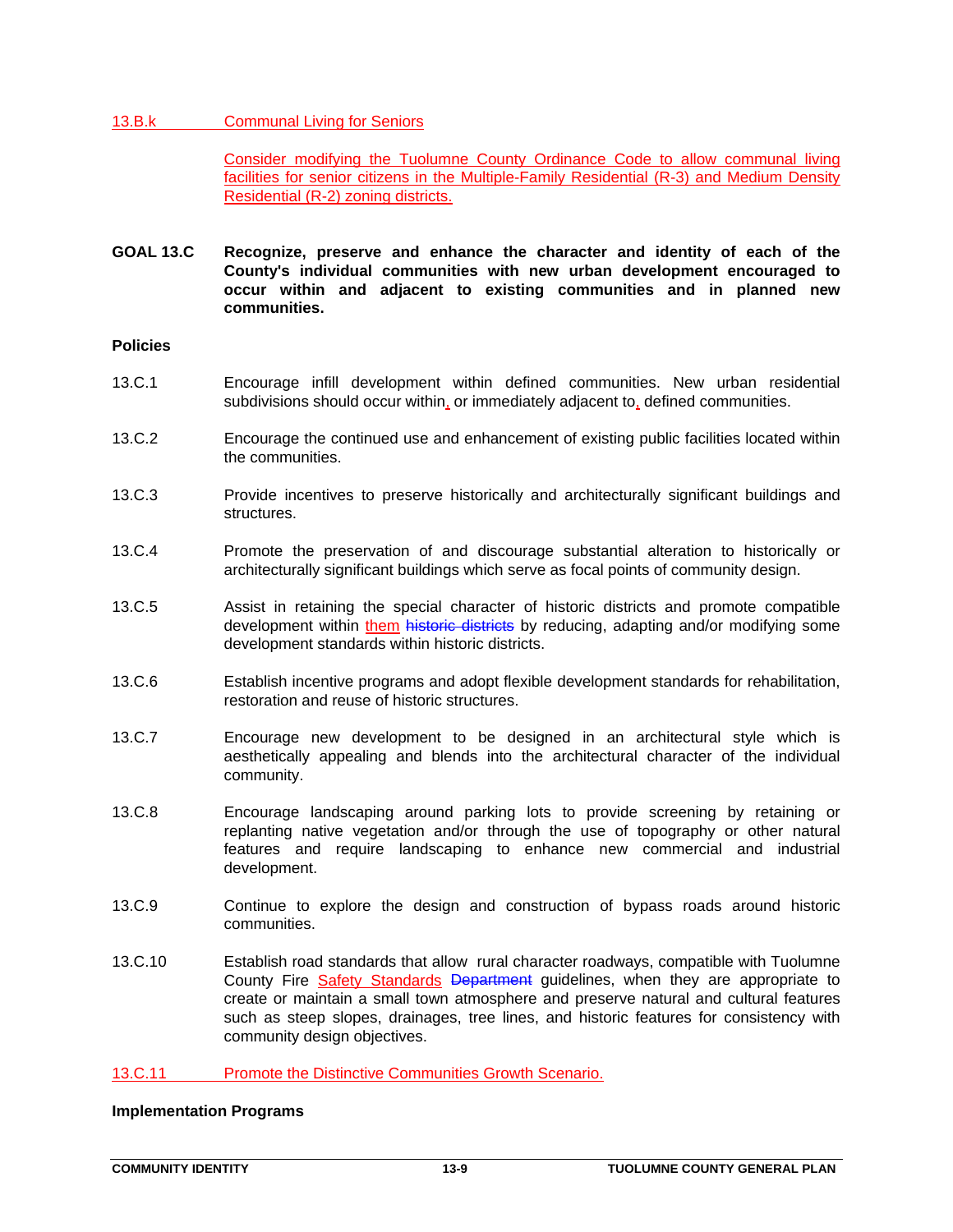# 13.C.a Community Survey

Continue the County's program of surveying defined communities for cultural and historical features and resources which should be preserved and enhanced to protect the character of the community. Preservation of these resources shall be as provided in the Cultural Resources Element.

#### 13.C.b Community Plans

Assist those communities that wish to formulate a community plan in developing a plan which considers community size so that housing, jobs, daily needs, transit and other activities are within easy walking distance of each other.

# 13.C.c Buffer Areas

Establish buffer areas around existing residential neighborhoods to protect them from infringement of potentially incompatible land uses, such as agriculture, mining, industry, solid waste facilities, airports and sewage treatment facilities. These buffer areas may include building setbacks and/or limit land uses within an established distance of existing residences.

#### 13.C.d Community Design Guidelines

Work with those communities that wish to develop design guidelines for new development within the defined communities. While these design guides should not require a specific architectural theme or style, except in historic districts, the guidelines should address:

- 1. Appropriate setbacks, building siting, building height and mass, landscaping, lighting and signage.
- 2. The type, size, location and planting of street trees.
- 3. Compatibility with historic structures and streetscapes.

# 13.C.e Commercial Development

Assist communities in formulating design standards for new commercial development within their boundaries to reflect the character of the individual community and, where appropriate, to integrate open areas into the development, taking advantage of any natural amenities such as creeks, hillsides and scenic views.

# 13.C.f Parking Design

Encourage parking areas for new commercial, industrial and business park development to be located behind buildings or sufficiently screened from public roads.

13.C.g Mills Act

Continue to implement the Mills Act in Tuolumne County and update Resolution 171-92 to reflect legislative changes to the Mills Act when necessary to provide reduction in property taxes through historic preservation.

13.C.h Fee Waiver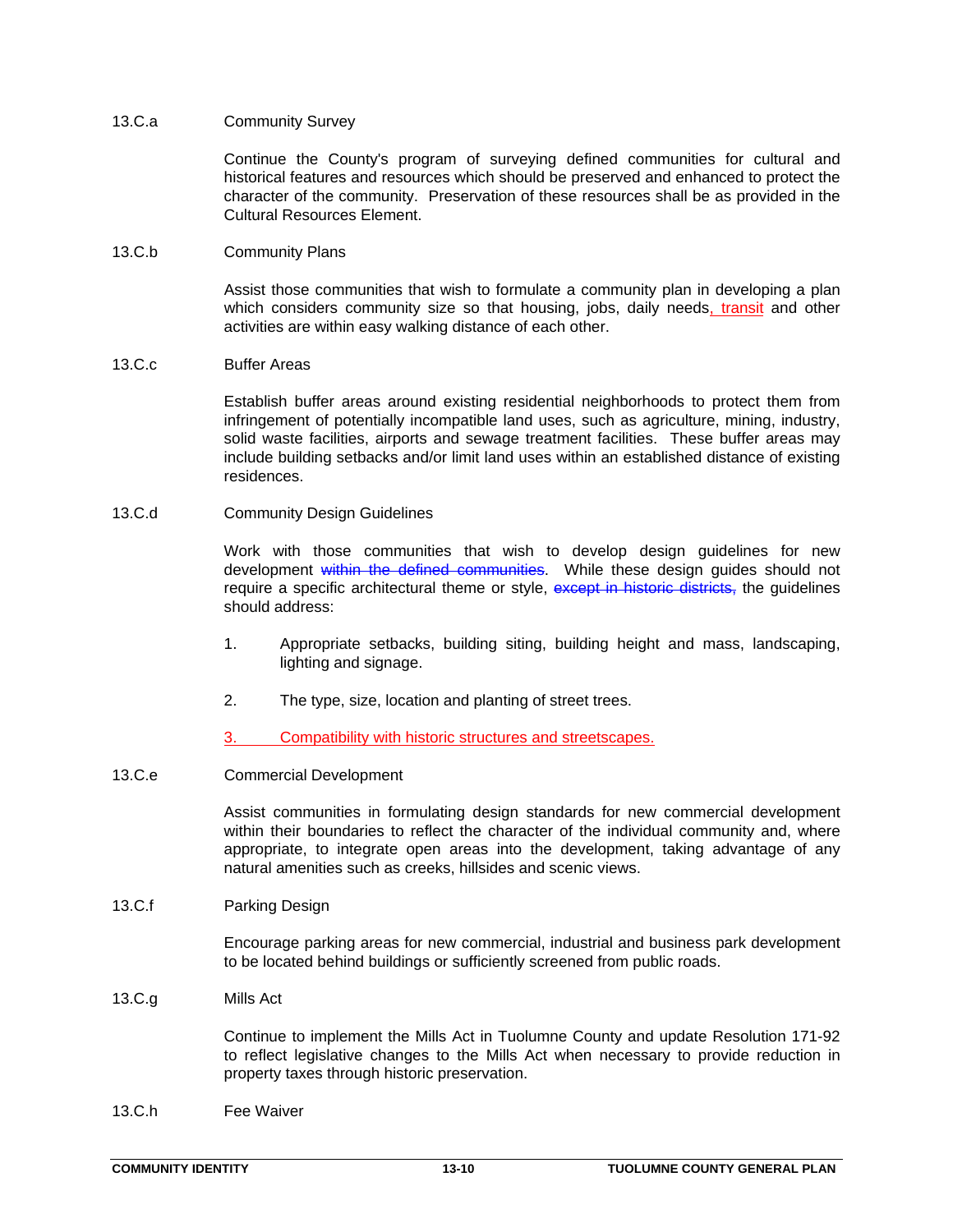Establish provisions for reduced waiving fees for requests to zone to :H (Historic Combining) and :HDP (Historic Design Preservation Combining).

13.C.i Modified Development Standards

Amend the Tuolumne County Ordinance Code Continue to provide for reduced and/or modified development standards for work done on resources zoned Historic Combining (:H) or Historic Design Preservation Combining (:HDP) listed on the Tuolumne County Register of Cultural Resources which is consistent with the Secretary of the Interior's Standards and applicable design guidelines. These reduced and/or modified standards shall include reduced setbacks, reduced road standards, reduced landscaping requirements, density bonuses and in-lieu or off-site parking provisions.

13.C.j Building Setbacks within Historic Districts

**Establish Continue to allow building setbacks in historic communities to that follow the** same line as the historic structures to maintain a continuous commercial facade on all street frontages.

13.C.k Parking within Historic Districts

Amend Title 17 of the Tuolumne County Ordinance Code Continue to provide for off-site parking in historic districts to encourage encouraging parking for new commercial development to be consolidated in well-designed and landscaped lots or parking structures.

13.C.l Community Road Standards

Develop standards which allow flexibility in design of new roads that will allow meandering roadways or roads that otherwise reflect a rural character, compatible with Tuolumne County Fire Safety Standard Department guidelines, when they are appropriate to create or maintain the character of existing communities or preserve natural and cultural features such as steep slopes, drainages, tree lines, and historic features for consistency with community design objectives.

13.C.m Bypass Alternatives

Explore funding options for the design and construction of bypass roads around historic communities.

13.C.n Target Funding for Distinctive Communities

Target public funds toward defined communities consistent with the Distinctive Communities Growth Scenario, through strategies such as transit-oriented, mixed use development and infill projects to increase community revitalization and the efficiency of public works investments and safeguard rural landscapes.

13.C.o Compatible Development

Ensure that all development within and adjacent to an existing community is compatible with the pattern of development within that community and the surrounding landscape.

**Responsibility for Programs:** Administration of the Implementation Programs listed in this Element is the shared responsibility of the Board of Supervisors and the Community Resources Agency Planning